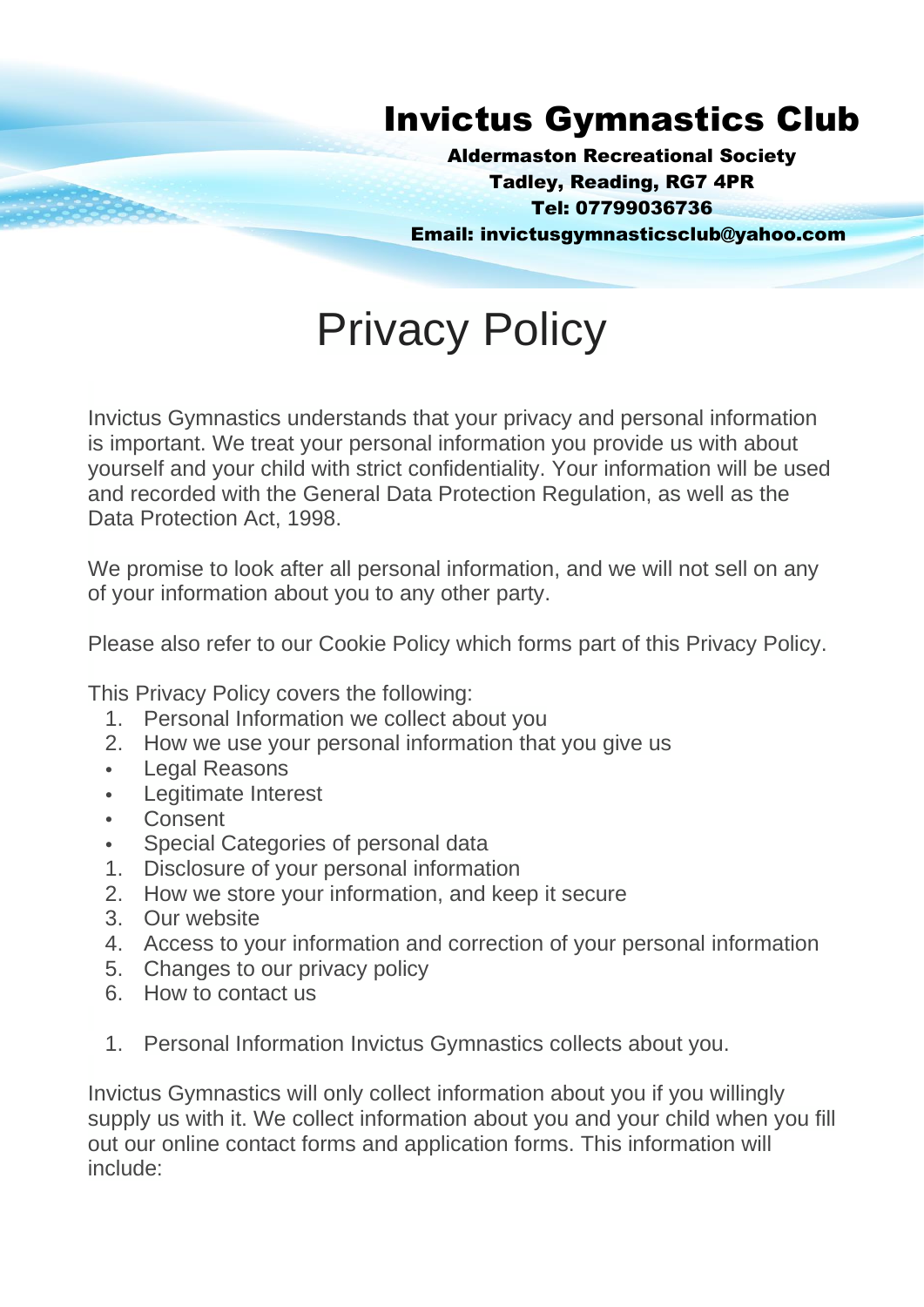- Contact details (members details and parent's details for emergency contacts)
- Date of birth of participant
- Any relevant medical conditions and/or disabilities and additional related information
- Participants doctor's details in relation to the point above

Our application form will also ask if you give us consent to take and publish photos of your child on our highly monitored and private social media pages, as well as our website.

- Participant's attendance and achievement records.
- Any communications from, to, or relating to you.
- Details relating to standards of conduct
- Membership details

It is your choice whether you provide all of the information we have requested, but not providing information may affect our ability to meet you or your child's needs and to protect their well-being.

2. How we use your personal information that you give us

We use the information we hold about you for a variety of purposes. Data Protection law requires Invictus Gymnastics to tell you what our legal reason is for each purpose.

#### Contractual Purposes

When you ask us to provide you a service, such as membership and registration for our gymnastics classes, we usually need to use the information about you to fulfil our service to you, for example:

- To contact you to confirm arrangements;
- To notify you about changes to our terms and conditions;
- To tell you when your membership is up for renewal
- To provide you with the benefits and services to which you have subscribed

### Legal Obligations

Invictus Gymnastics have a duty of care to ensure it is safe for you or your child to take part in gymnastics activity and to keep you/them safe while participating. Some individuals may be at risk of hard from participating in gymnastics activity as a result of a pre-existing condition. It is vital that you let us know if there is any reason why taking part in our activities may be unsafe prior to participation.

With your agreement, we will review any information you provide us and undertake risk assessments in consultation with yourself and any appropriate professionals e.g. medical consultants. When we ask participants for their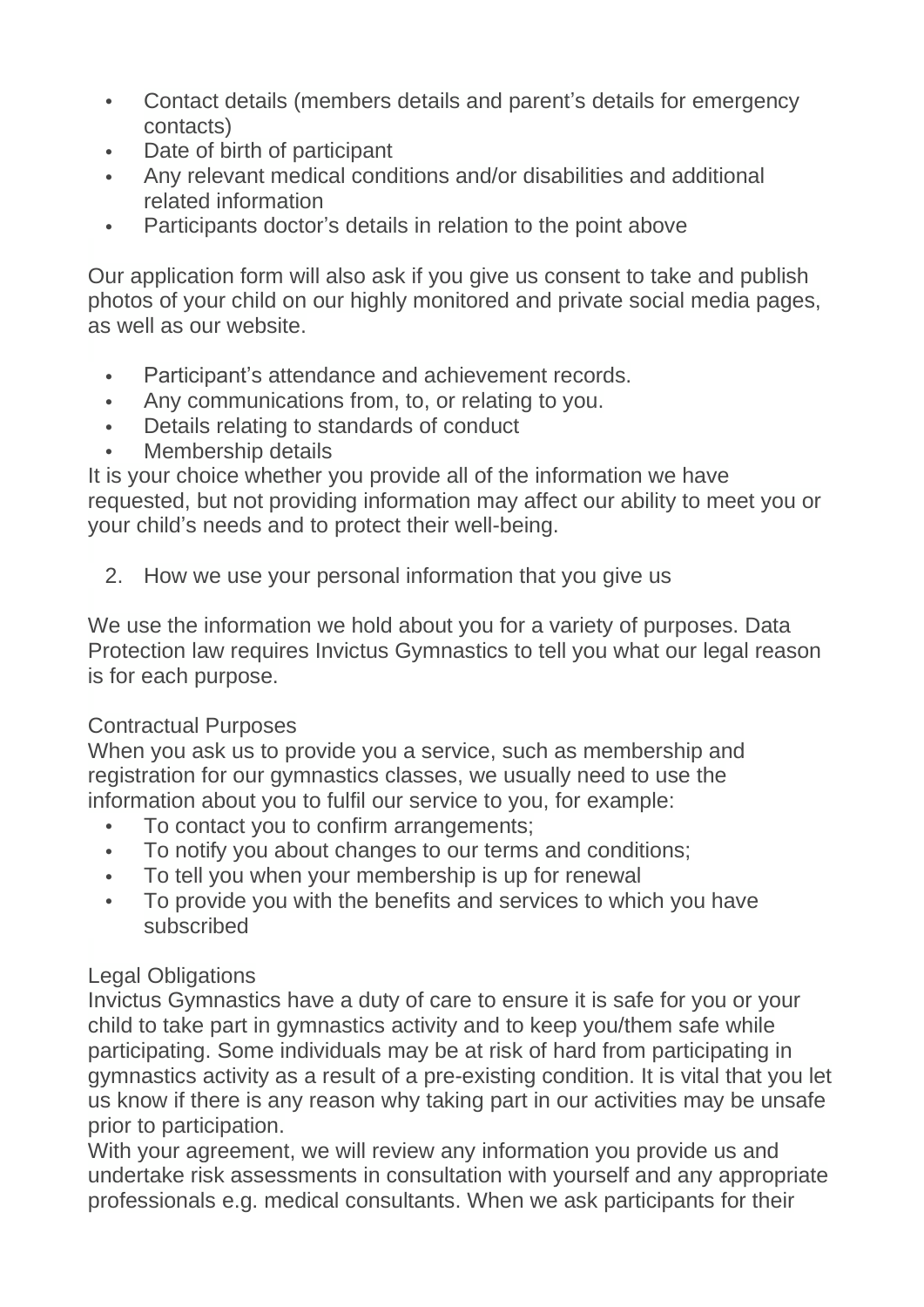relevant health information such as details of medical conditions, medication needs, allergies or injuries, this is because we have a legal obligation.

When you tell us about any special needs such as disabilities or other support information to comply with our legal obligations under the Equality Act 2010. We will review any information you have provided to help us identify any actions we can take to support inclusion of Invictus Gymnastics activities and classes. We may need to ask you for even more information to help us to best meet your child's needs. We will also keep a record of any steps we are taking to support inclusion.

Legitimate Interests

Invictus Gymnastics rely on legitimate interests for the following reasons:

- To respond to your communications, concerns or complaints and may seek feedback – We will use the information you have provided us with to respond to any comments or questions you have brought to our attention, and where appropriate to undertake investigations into any complaints or concerns. We may sometimes reach out to you to ask you for feedback on our activities, services and classes.
- Holding emergency contact information We you apply for membership, we collect contact details. We will also ask you to provide an emergency contact which we will only use in exceptional circumstances if we are unable to contact the child's primary contact e.g. a parent.
- Maintaining attendance registers, achievement records and waiting lists – for health and safety purposes and club records, we need to maintain a register of those in attendance for classes. We maintain a record of achievements; gymnast's names are recorded against their relevant level.

If there are no spaces available in Invictus Gymnastics, we can place you on our waiting list and we will contact you by using the details you have provided us with you inform you when a space comes up.

• Entering you into a competition and providing you with the results – If you wish to take part in a competition, your personal information will be used to enter you into the appropriate category and your score will be recorded. Results of our competitions are normally published on our website and our social media platforms.

If you would like to enter a competition organised by another gymnastics body, including British Gymnastics, we will provide your information to the organiser to enable to you take part in the competition.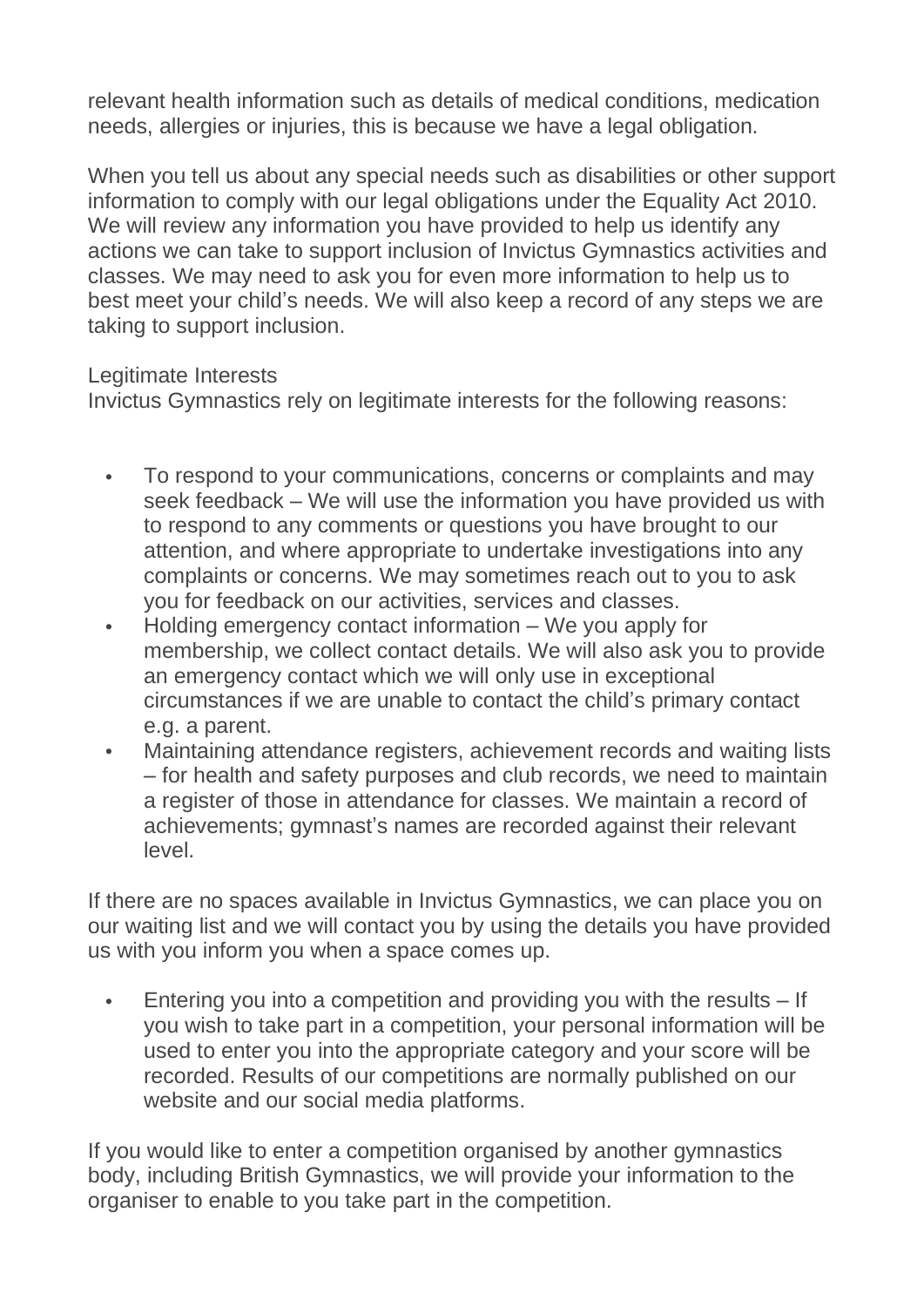- Monitoring performance and undertaking fitness assessments if you or your child are/is a competitive squad gymnast, we will need to collect additional information about you/them. We track and monitor gymnast's performance in training, trials and competition and will carry out regular fitness assessments.
- Our coaches have required safeguarding training and criminal record checks
- Filming for coaching purposes on occasion, we may film participants e.g. during a class for coaching purposes. Videos taken at training sessions for individual coaching purposes will not be used for any other purpose without prior consent of the appropriate person.
- Photography and filming in Invictus Gymnastics We publish images on our website, social media platforms and our printed communications. We ask for parental consent when filling out the application form, and any images of children will be published in line with British Gymnastics and other safeguarding policies.
- If you do not wish to be filmed or photographed, or do not want your photograph published, please let us know.
- We do not use any tracking or analytics on our website although, your IP address will be logged by our webserver, but we will not be able to identify you from this information alone – it is strictly just statistical information.

#### **Consent**

Invictus Gymnastics' relies on your consent in the following circumstances:

• To take photographs and videos at events, training sessions for the use on publications, website and social media.

When you have given us your consent for your personal information to be used for a particular purpose, you have the right to withdraw this consent at any time, which you may do so by contacting us on the contact details below. If you provided any consent for a specific purpose as part of the information you provided to British Gymnastics, your consent can be withdrawn at any time by logging into your British Gymnastics account. Your withdrawal of consent will not affect any use of the data that was made before you withdrew your consent.

Special Categories of Personal Data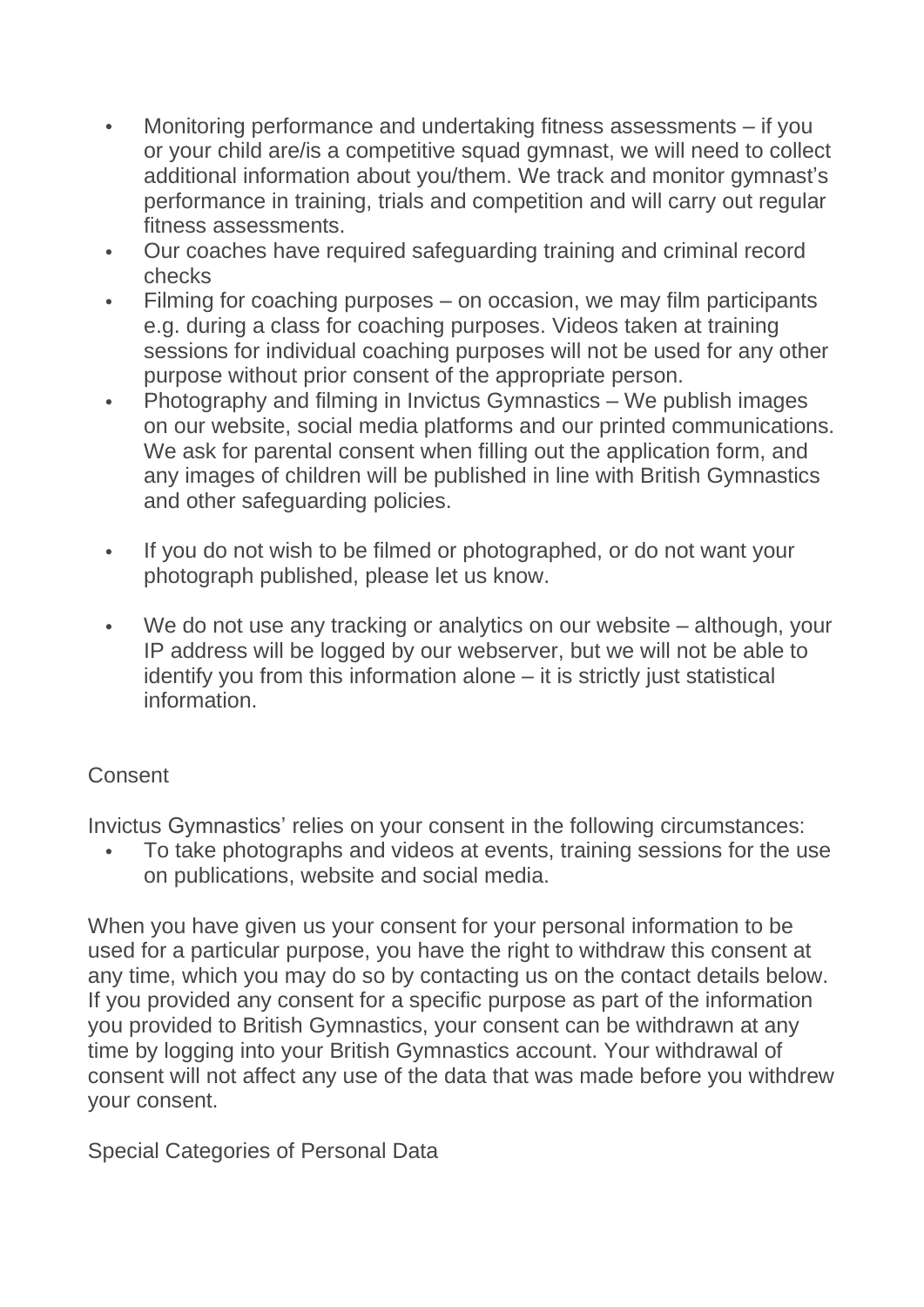Special categories of personal data are a category of information that is more sensitive and requires greater protection. Some of the information we process falls into this category, for example, health and medical data or any information you provide us about a disability, religion, race or gender. It is unlawful for us and any other organisation to process this type of information unless an additional legal condition applies. Invictus Gymnastics will only process this type of information if one of the following applies:

- You have given your explicit consent or have made this information public
- We are required to do so to establish, exercise or defend a legal team
- We are required to do so to comply with employment or social security or social protection law
- There is a substantial public interest in doing so
- It is in your vital interests and you are unable to provide consent e.g. if you are unconscious or do not have sufficient mental capacity.
- 3. Disclosure of your personal information

On applying for Invictus Gymnastics, you will be asked to register with British Gymnastics. They ensure the sport is safe and well – governed and where relevant to access support and advice. Parents will be in direct contact with British Gymnastics.

We may also be required to share your personal information to comply with legal and regulatory responsibilities. Please check British Gymnastics' Privacy Policy to find out what third parties they may share your personal information with.

Except for the above, Invictus Gymnastics will only share your information with any other third parties with your prior agreement and consent.

Invictus Gymnastics will not transfer or store your personal data outside of the UK or the European Economic Area (EEA).

4. How we store your information, and keep it secure

Invictus Gymnastics complies with the standard procedures and requirements as laid down by applicable law to ensure that your personal information is kept secure. On our website, we use the latest in Secure Server Technology (SSL and HTTPS Encryptions) to ensure that all of your personal information coming through our website is protected to the highest standards.

Invictus Gymnastics will store your data in a digital format, and also in paper format. Any information stored through our secure email system will be deleted after three years.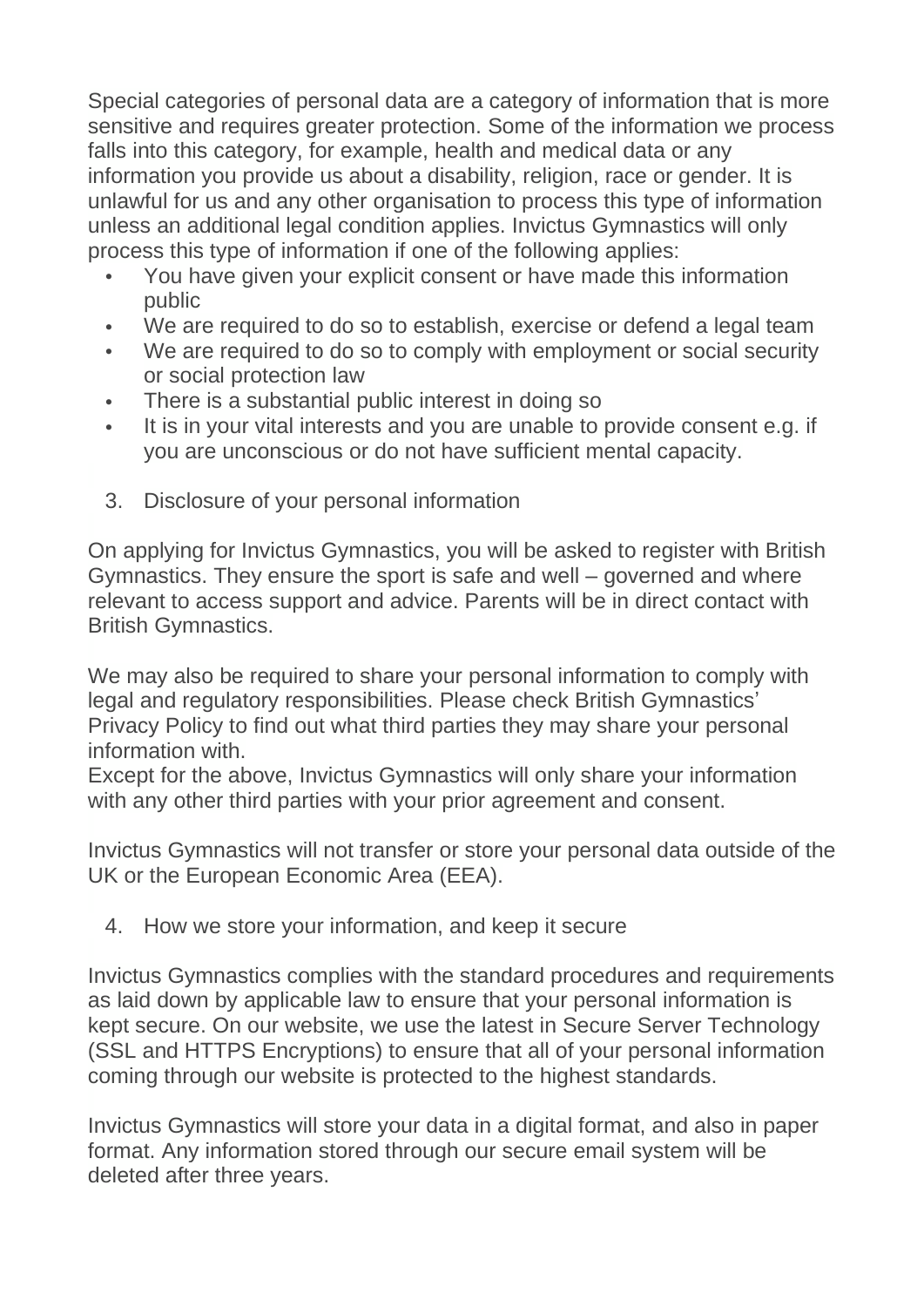Our physical records are kept on site, in locked filing cabinet, in a locked room. Only Invictus Gymnastics Data Controller has access to them. Membership details are kept on file for 5 years and summer camp application forms are stored for 3 years. After the expiration date on these documents, Invictus Gymnastics takes appropriate measures and processes to destroy the documents.

If you require more information about how your personal data is stored, please contact our Data Controller at Invictus Gymnastics, 292 Abbey Road, Basingstoke, RG24 9EQ. Once we have received your information, we use strict procedures and security features to prevent unauthorised access.

5. Our Website

Our website contains links to our social media accounts. If you follow a link to any other website, please note that they have their own privacy policies and that we do not accept any responsibility or liability for these policies. Please check these policies before you submit any personal information to the linked websites.

We have a link to our Facebook page on our website. For Facebook's Privacy Policy, please see: [https://www.facebook.com/full\\_data\\_use\\_policy](https://www.facebook.com/full_data_use_policy)

6. Access to your information and correction of your personal information

Under the data protection law, you have important rights. These include:

- To be informed about how your personal information is processed (please see above)
- To access any personal data Invictus Gymnastics holds about you

– You can access your British Gymnastics account to view the information they also hold about you.

- To have your data rectified if it is inaccurate
- To have any of your data deleted this includes photos, videos and forms etc.
- To portability you have the right to transfer all of your information to another club]
- To object to:
	- Any processing based on legitimate interests
	- Your personal information being used for direct marketing activities

To exercise any of your rights or if you have any questions about out privacy notice, please contact our Data Controller.

7. Changes to our Privacy Policy